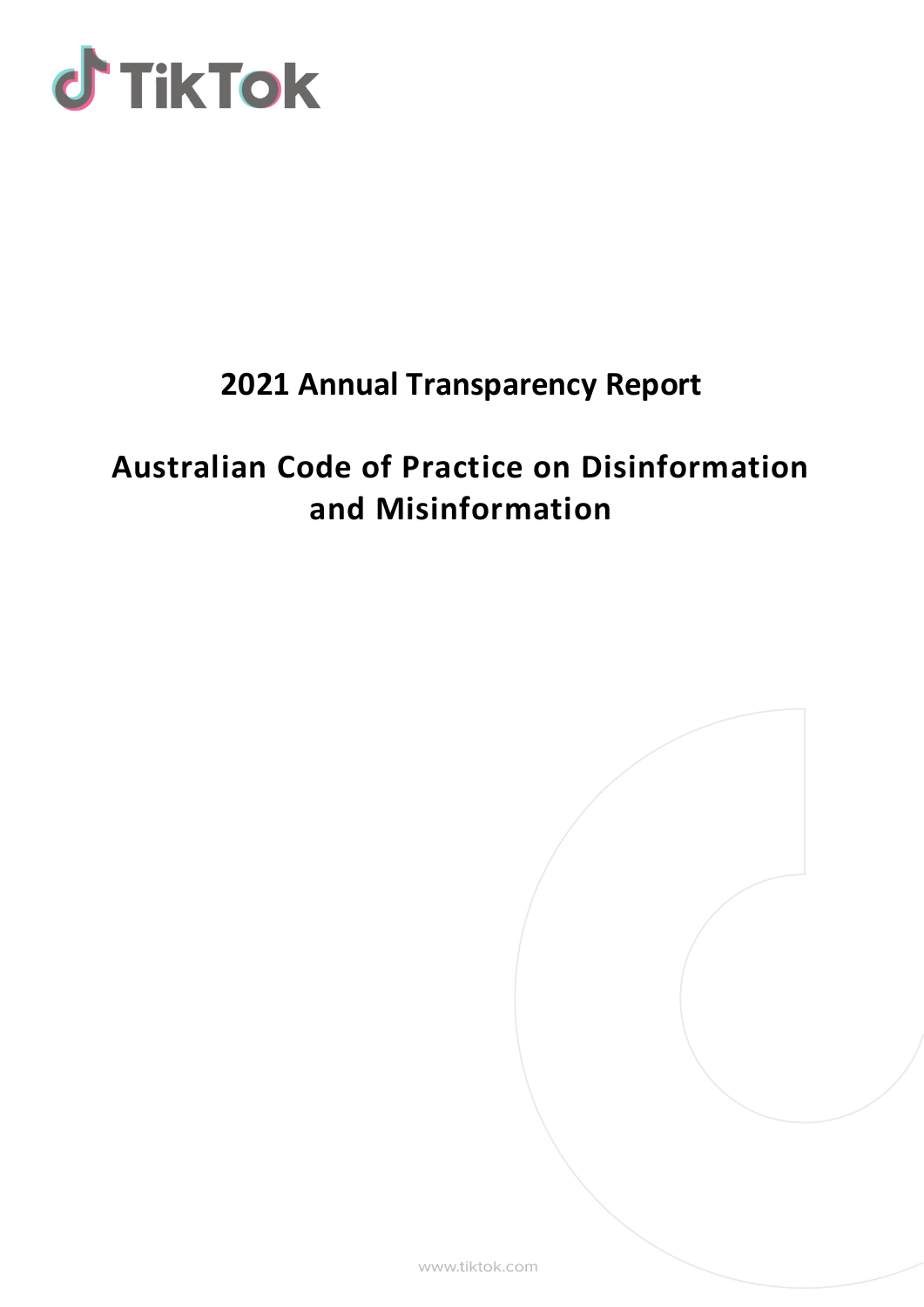### **Executive Summary**

### **TikTok and the Australian misinformation environment**

At TikTok, our mission is to inspire creativity and bring joy. We're passionate about earning the trust of our community and strive to build it responsibly, equitably, and openly. An important element of trust is authenticity, and we are committed to helping authenticity thrive by both rapidly addressing misinformation on our platform and being transparent about our performance in doing so. With the growth in popularity of TikTok as a source of information for young people, providing authentic information and combatting misinformation has become even more imperative.

Our global [Transparency Report](https://www.tiktok.com/transparency/en/reports/) provides visibility into the volume and nature of content removed for violating our Community Guidelines, and our [Newsroom](https://newsroom.tiktok.com/en-au) provides numerous insights into our work to counter misinformation related to recent cultural and societal issues, such as COVID-19, the Russia-Ukraine conflict and elections.

For these issues, and others, our fact-checking partners provide us advice on misinformation trends, which we use to further limit the spread of misinformation on TikTok. We also work with a range of external experts to understand what kind of misinformation is occurring elsewhere.

Cross-posting of misinformation is common across content platforms. For example, attempts to spread the false claims that the [Australian government had only recorded 83 deaths from](https://factcheck.afp.com/doc.afp.com.323L6Z2)  [COVID-19 from the beginning of the pandemic until February 2022,](https://factcheck.afp.com/doc.afp.com.323L6Z2) were encountered on multiple platforms, despite the Australian Bureau of Statistics figure being readily available. By being alert to content trends outside of TikTok, we can quickly issue guidance to our moderation teams to help them more easily identify and take action on violative content.

COVID-19 has continued to be a key focus of our efforts to combat misinformation over the past year, including claims around the effectiveness of vaccinations and government restrictions. Information about our efforts in removing COVID-19 misinformation can be found [here.](https://newsroom.tiktok.com/en-au/taking-action-against-covid-19-vaccine-misinformation-au)

| <b>Month</b>      | Number of Australian medical misinformation<br>videos (removed from the platform) |
|-------------------|-----------------------------------------------------------------------------------|
| January 2021      | 24                                                                                |
| February 2021     | 61                                                                                |
| <b>March 2021</b> | 60                                                                                |
| April 2021        | 12                                                                                |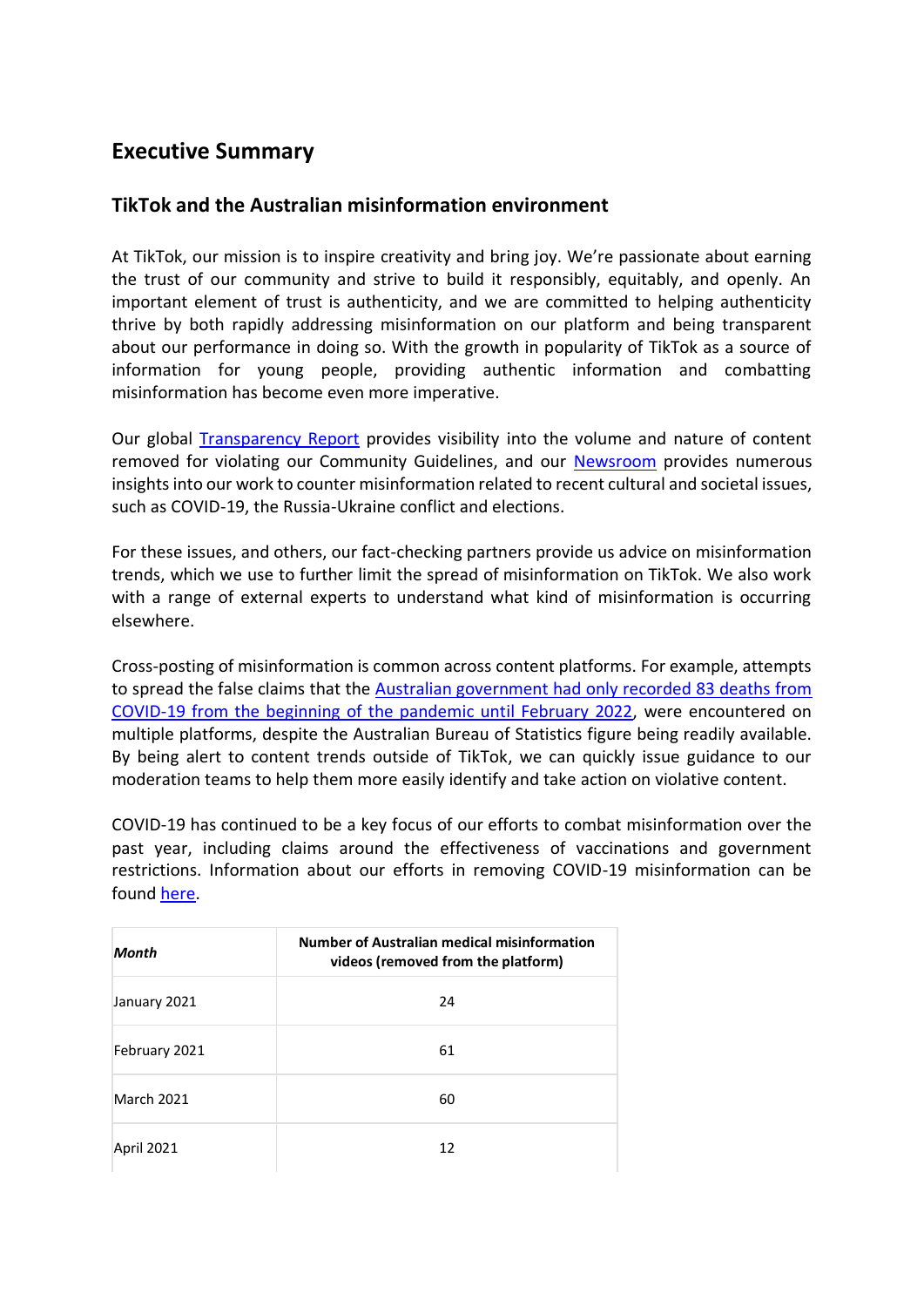| May 2021         | 18    |
|------------------|-------|
| June 2021        | 104   |
| <b>July 2021</b> | 319   |
| August 2021      | 656   |
| September 2021   | 4,476 |
| October 2021     | 2,769 |
| November 2021    | 2,318 |
| December 2021    | 1,765 |

The growth in medical misinformation removals trended alongside factors directly related to COVID-19, including the arrival of the Delta strain, government initiated measures to manage infections, including lockdowns and travel restrictions, as well as the parallel rollout of the vaccination program.

Other issues have been in sharp focus too, including the war in Ukraine where, since its beginning, attempts have been made across platforms to misrepresent old video footage and pictures depicting violence, explosions and military personnel in other parts of the world as new. Videos and pictures of official representatives have also been edited or subtitled inaccurately, trying to misguide audiences on what parties involved have said or done.

While TikTok isn't the go-to app for breaking news or politics an[d does not accept paid political](https://newsroom.tiktok.com/en-us/understanding-our-policies-around-paid-ads)  [ads,](https://newsroom.tiktok.com/en-us/understanding-our-policies-around-paid-ads) we prepared extensively for the Australian federal election. We are committed to providing trustworthy and relevant information to our users while actively addressing misinformation and attempts to influence political decisions.

With the support of the Australian Electoral Commission, TikTok launched a [dedicated](https://newsroom.tiktok.com/en-au/tiktok-launches-2022-federal-election-guide-with-the-australian-electoral-commission)  [Election Guide](https://newsroom.tiktok.com/en-au/tiktok-launches-2022-federal-election-guide-with-the-australian-electoral-commission) on our platform in March 2022 to provide trusted and independent information to the Australian community. The Guide:

- promoted the importance of being enrolled to vote; and
- provided authoritative information on the election process.

It was accessible via a search for election-related content.

We know TikTok is a home where Australians express themselves – and with that in mind, we're focused on supporting our users with education and authoritative information on important public issues, to complement other safety tools and mechanisms.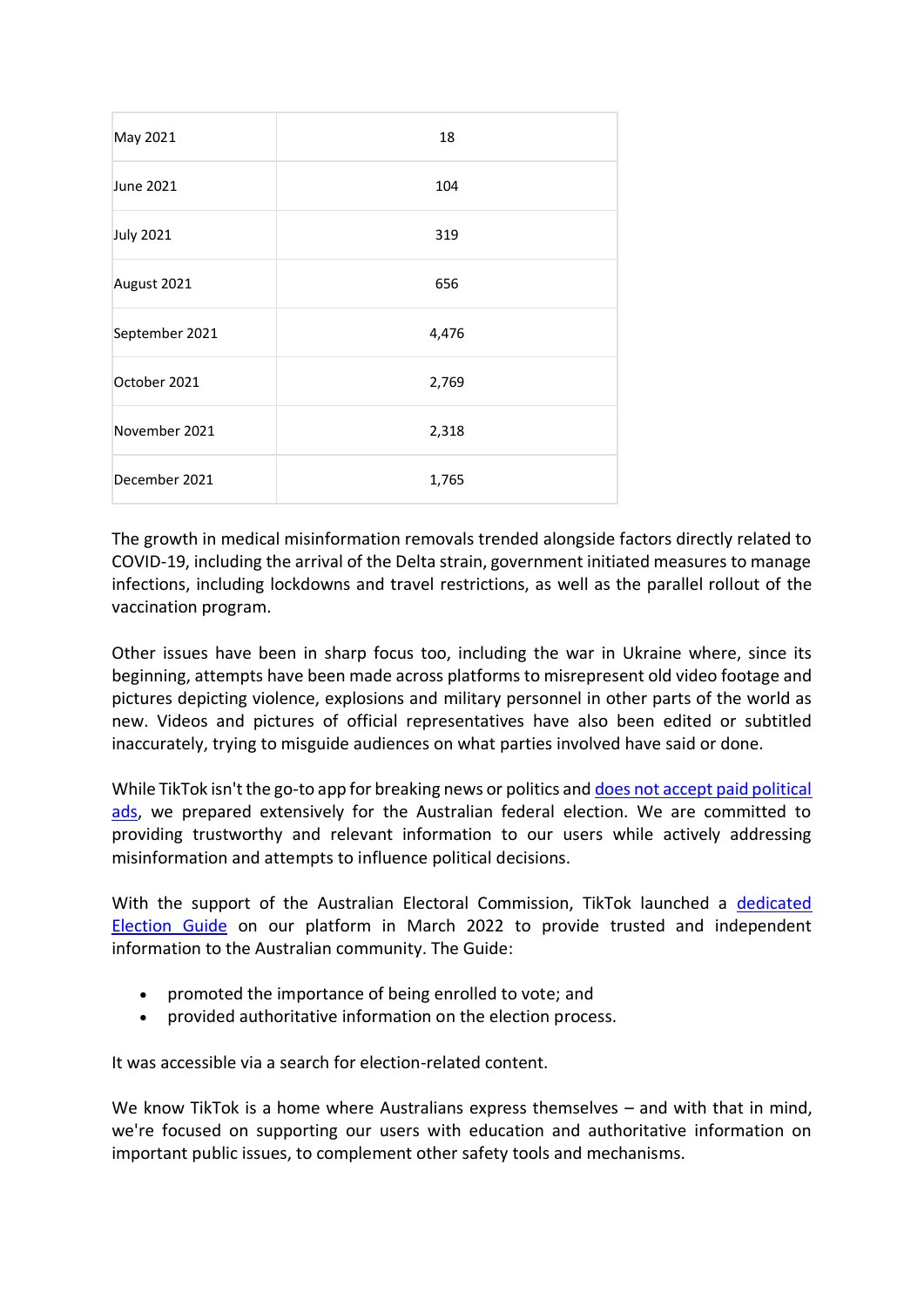#### **Our global approach to misinformation and disinformation**

At TikTok we do not allow misinformation on our platform. The Australian Code of Practice on Disinformation defines *misinformation* as:

a) Digital Content (often legal) that is verifiably false or misleading or deceptive;

b) is propagated by users of digital platforms; and

c) the dissemination of which is reasonably likely (but may not be clearly intended to) cause Harm.

*Disinformation* is defined as:

- a) Digital Content that is verifiably false or misleading or deceptive;
- b) is propagated amongst users of digital platforms via Inauthentic Behaviours; and
- c) the dissemination of which is reasonably likely to cause Harm.

TikTok takes a broader definition of 'misinformation' as any content that is inaccurate or false. We do not make a distinction in our enforcement approach between misinformation and disinformation. While we encourage our community to have respectful conversations about subjects that matter to them, we will remove all misinformation that causes significant harm to individuals, our community, or the larger public, regardless of intent. We will also take action on any behaviour that seeks to deceive or mislead our community.

Our approach to misinformation is set out in our [Community Guidelines.](https://www.tiktok.com/community-guidelines?lang=en) The specific measures that we employ within our end-to-end effort to prevent misinformation are outlined in the discussion about Outcomes below.

Our Community Guidelines apply to everyone and everything on TikTok. We proactively enforce them using a mix of technology and human moderation. We also encourage our community members to use the [tools we provide on TikTok t](https://support.tiktok.com/en/safety-hc/report-a-problem)o report any content they believe violates our Community Guidelines.

While we will remove any content that violates our Community Guidelines, we take a nuanced approach and allow reference to misinformation if the content could be in the public interest. Examples of this could include counterspeech and satirical content that does not cause harm.

Creators are notified of our decisions and can appeal if they believe no violation has occurred. We will suspend or ban accounts and/or devices that are involved in severe or repeated violations and we will consider information available on other platforms and offline in these decisions. When warranted, we will report the accounts to relevant legal authorities.

### **Commitments under the Code**

TikTok has opted in to all Code commitments.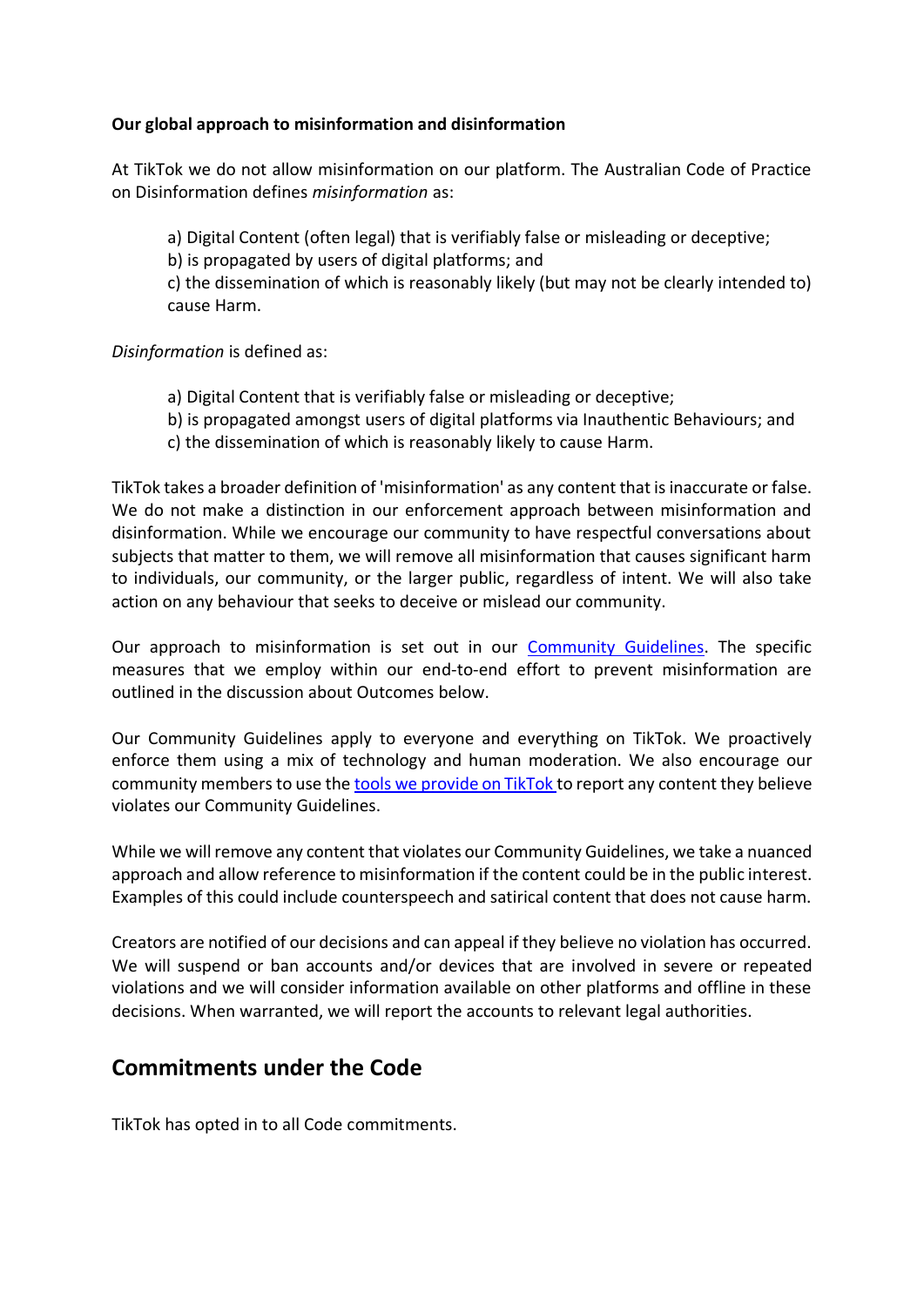| <b>Outcome 1a:</b> Signatories contribute to reducing the risk of Harms that may arise from the<br>propagation of Disinformation and Misinformation on digital platforms by adopting a range of<br>scalable measures. |                      |
|-----------------------------------------------------------------------------------------------------------------------------------------------------------------------------------------------------------------------|----------------------|
| <b>Outcome 1b:</b> Users will be informed about the types of behaviours and types of content that will<br>be prohibited and/or managed by Signatories under this Code.                                                | $\checkmark$         |
| Outcome 1c: Users can report content or behaviours to Signatories that violate their policies under<br>section 5.10 through publicly available and accessible reporting tools.                                        | $\checkmark$         |
| <b>Outcome 1d:</b> Users will be able to access general information about Signatories' actions in<br>response to reports made under 5.11.                                                                             | $\checkmark$         |
| <b>Outcome 2:</b> Advertising and/or monetisation incentives for Disinformation are reduced.                                                                                                                          | $\checkmark$         |
| <b>Outcome 3:</b> The risk that Inauthentic User Behaviours undermine the integrity and security of<br>services and products is reduced.                                                                              |                      |
| <b>Outcome 4:</b> Users are enabled to make more informed choices about the source of news and<br>factual content accessed via digital platforms and are better equipped to identify Misinformation.                  | $\blacktriangledown$ |
| <b>Outcome 5:</b> Users are better informed about the source of Political Advertising.                                                                                                                                | $\checkmark$         |
| <b>Outcome 6:</b> Signatories support the efforts of independent researchers to improve public<br>understanding of Disinformation and Misinformation.                                                                 |                      |
| <b>Outcome 7:</b> The public can access information about the measures Signatories have been taken<br>to combat Disinformation and Misinformation.                                                                    |                      |

### **Reporting against commitments**

### **Outcome 1a: Reducing harm by adopting scalable measures**

#### *A robust policy framework*

TikTok's [Community Guidelines](https://www.tiktok.com/community-guidelines) reflect our ongoing commitment to providing a safe platform for creative self-expression and fostering a trust-based community that promotes authentic behaviour. We undertake regular updates to ensure that people understand these guidelines, when and why we take action and what kind of content is not allowed on the platform.

In February 2022 we [announced updates](https://newsroom.tiktok.com/en-au/strengthening-our-policies-to-promote-safety-security-and-wellbeing-on-tiktok-au) to our Community Guidelines to clarify or expand upon the types of behaviour and content we will remove from our platform or make ineligible for recommendation in the For You feed. This included the following new guidance:

#### **Spam, inauthentic, or misleading content**

We value authenticity and accuracy. We make ineligible for the FYF any content that tricks or manipulates users in order to inauthentically increase followers, likes, views, or other engagement metrics on the platform, including follow-to-follow, like-to-like, and misleading or manipulating users into clicking like or share buttons. Conspiratorial content that counters generally accepted beliefs and casts blame on a group or entity (rather than any living individual\*) or that includes potentially misleading and harmful content about current, unfolding events where details are still developing, are also ineligible for recommendation.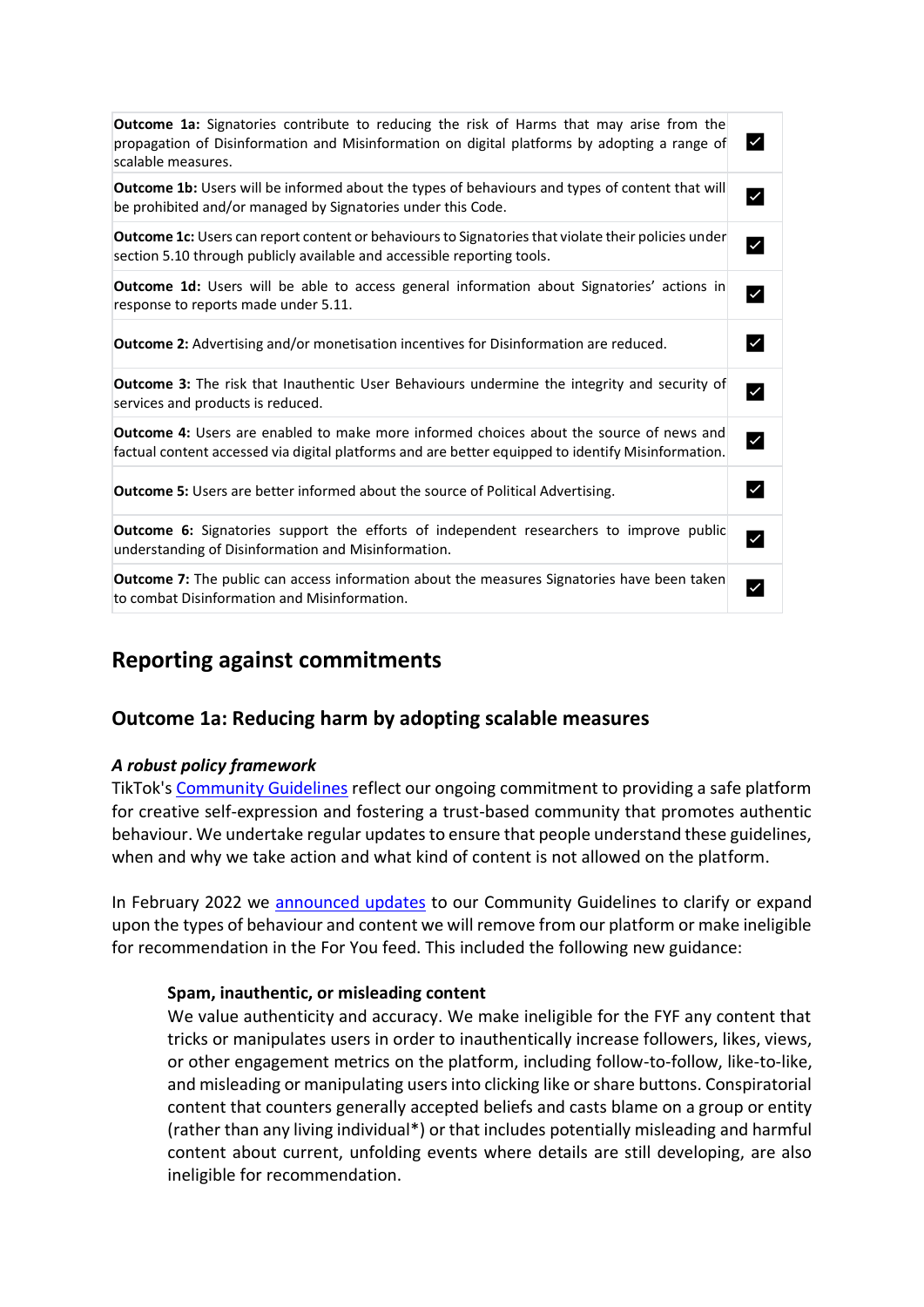*\*conspiratorial content attacking an individual is considered harmful misinformation under our Community Guidelines.*

The Community Guidelines continue to set out TikTok's robust policy approach to misinformation and other forms of inauthentic behaviour. Our [Integrity and Authenticity](https://www.tiktok.com/community-guidelines?lang=en#37) (I&A) policies set out that we will remove content or accounts that involve spam or fake engagement, impersonation, or misleading information that causes significant harm.

Significant harm may apply to individuals, our community, or the larger public regardless of intent. It includes serious physical injury, illness, or death; severe psychological trauma; largescale property damage, and the undermining of public trust in civic institutions and processes such as governments, elections, and scientific bodies. This does not include simply inaccurate information, myths, or commercial or reputational harm.

#### *Appropriate resources to address misinformation and disinformation*

We continue to build our teams, processes and technology to address the challenges faced by the spread of misinformation. We have evolved our methods in real-time to identify and combat harmful content, such as implementing additional measures to help detect and take action on livestreams that may broadcast unoriginal or misleading content.

Our 24/7 technology and human moderation capabilities are supported by third-party factcheckers who review and verify reported content. In 2022 we boosted our Australian factchecking capacity by adding Australian Associated Press (AAP) fact-checking support to our existing arrangement with Agence France-Presse (AFP). Our fact-checking partners make independent assessments about the veracity of claims on our platform. These contributions help us to strike a balance and prevent either under-moderating or over-moderating identified potential misinformation.

Where information is found to be false or misleading, we take proactive steps to remove the content in line with our Community Guidelines.

However, fact checks are sometimes inconclusive or content is not able to be confirmed, especially during unfolding events. In these cases, we need to strike a careful balance between countering misinformation and avoiding overreach. Our recommendation system on TikTok is also designed with safety as a key consideration and can be used in these cases to prevent unverified content from entering our users' [For You feed.](https://newsroom.tiktok.com/en-us/how-tiktok-recommends-videos-for-you)

Further, our [Know The Facts](https://newsroom.tiktok.com/en-au/new-prompts-to-help-people-consider-before-they-share-au) campaign was implemented in Australia to prompt users to think twice before sharing content with unsubstantiated claims.

A viewer will see a warning banner on a video if the content has been reviewed but cannot be conclusively validated. If a viewer attempts to share the flagged video, they will see a prompt reminding them that the video has been flagged as unverified content. This additional step requires a pause for people to consider their next move before they choose to "cancel" or "share anyway." The video's creator will also be notified that their video was flagged as unsubstantiated content.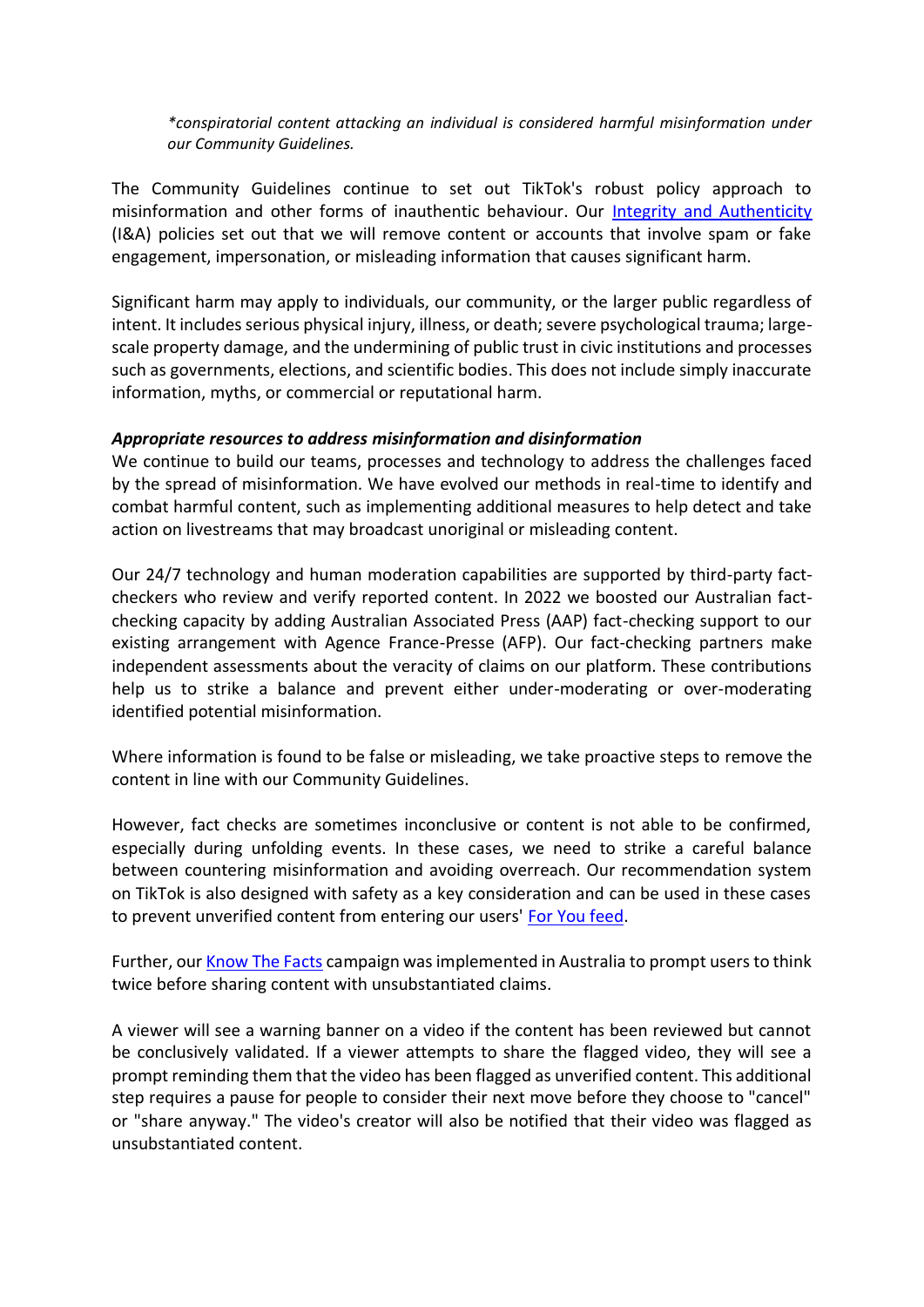| <b>Warning Banner</b>                             | <b>Share Prompt</b>                                                                                                  | <b>Creator Notification</b>                                                                                                                                                                 |
|---------------------------------------------------|----------------------------------------------------------------------------------------------------------------------|---------------------------------------------------------------------------------------------------------------------------------------------------------------------------------------------|
| Following<br>For You                              | Following For You                                                                                                    | 9:41<br><b>Video details</b>                                                                                                                                                                |
| Caution: Video flagged for unverified<br>content. |                                                                                                                      |                                                                                                                                                                                             |
|                                                   |                                                                                                                      | Warning label added to your video<br>Video details<br>Posted on (YYYY-MM-DD) at (TIME)                                                                                                      |
|                                                   | Are you sure you want to<br>share this video?                                                                        | About your video                                                                                                                                                                            |
|                                                   | This video was flagged for<br>unverified content.                                                                    | Unverified content<br>TikTok is committed to keeping our community safe and                                                                                                                 |
|                                                   |                                                                                                                      | preventing the spread of unverified information.<br>How is your video affected?                                                                                                             |
|                                                   | Cancel                                                                                                               | . Your video was flagged for unverified content and a                                                                                                                                       |
|                                                   | Share anyway                                                                                                         | warning label was added. Your video can still be<br>viewed.                                                                                                                                 |
|                                                   |                                                                                                                      | Things to consider:                                                                                                                                                                         |
|                                                   | Facations<br><b>Copy Limi</b>                                                                                        | . We're asking creators to be thoughtful about what<br>they post and how it can impact the community. Be<br>sure to verify information and check the credibility of<br>the original source. |
| <b>uscifans</b>                                   | (O<br>圓                                                                                                              |                                                                                                                                                                                             |
| today Hearned<br>1 original sound - serions       | <b>Build</b><br><b>Bupart</b><br>Not<br><b>Dunt</b><br>Add to<br><b>PROFESSION</b><br><b><i><u>Havendard</u></i></b> |                                                                                                                                                                                             |
| ۵                                                 | Cancel                                                                                                               | Was this a mistake? Request review                                                                                                                                                          |

We also use hashtag identification within our search function to help refer our users to verifiable information, including on upcoming elections and as a means of taking action [against COVID-19 and vaccine misinformation](https://newsroom.tiktok.com/en-au/taking-action-against-covid-19-vaccine-misinformation-au) on the platform. When searching for terms related to COVID-19, we do not autocomplete anti-vaccine hashtags, redirect searches associated with vaccine or COVID-19 disinformation to our Community Guidelines and direct other users to our COVID-19 information hub.

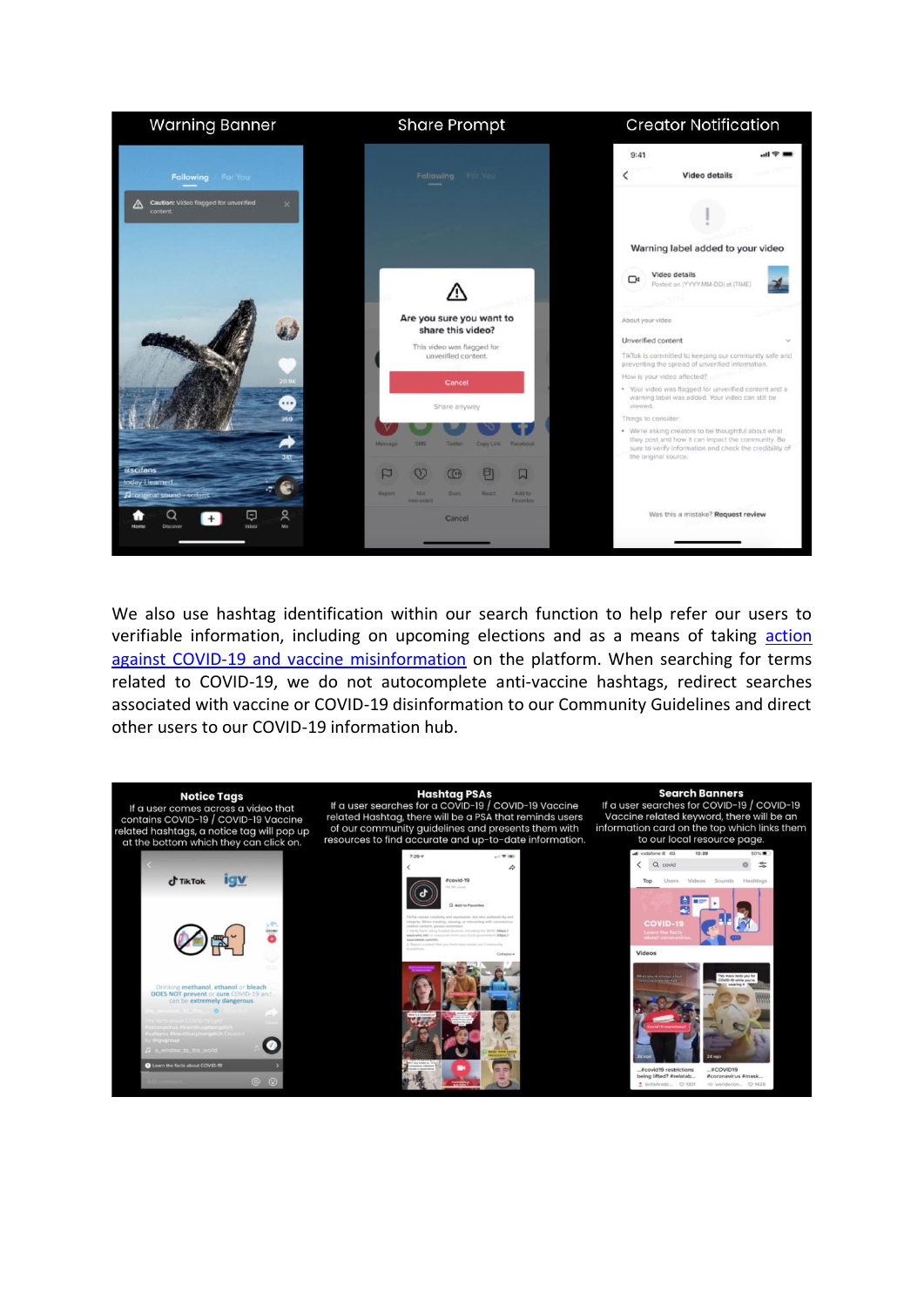#### **Australian page views and user views for COVID-19 Information Hub (following user redirection to an Australia-specific page in October 2021)**

| <b>Month</b>  | Page views | <b>User views</b> |
|---------------|------------|-------------------|
| October 2021  | 6,280      | 5,859             |
| November 2021 | 3,051      | 2,819             |
| December 2021 | 10,213     | 9,439             |
| January 2022  | 22,960     | 21,340            |
| February 2022 | 6,937      | 6,338             |
| March 2022    | 4,843      | 4,473             |

#### **Number of Australian videos tagged with COVID-19 information notices (Notice Tag) (where content includes COVID-19/vaccine related hashtags)**

| <b>Month</b>     | Count |
|------------------|-------|
| January 2021     | 2715  |
| February 2021    | 2394  |
| March 2021       | 1628  |
| April 2021       | 4915  |
| May 2021         | 7023  |
| June 2021        | 14050 |
| <b>July 2021</b> | 34337 |
| August 2021      | 42792 |
| September 2021   | 31949 |
| October 2021     | 21761 |
| November 2021    | 11778 |
| December 2021    | 23379 |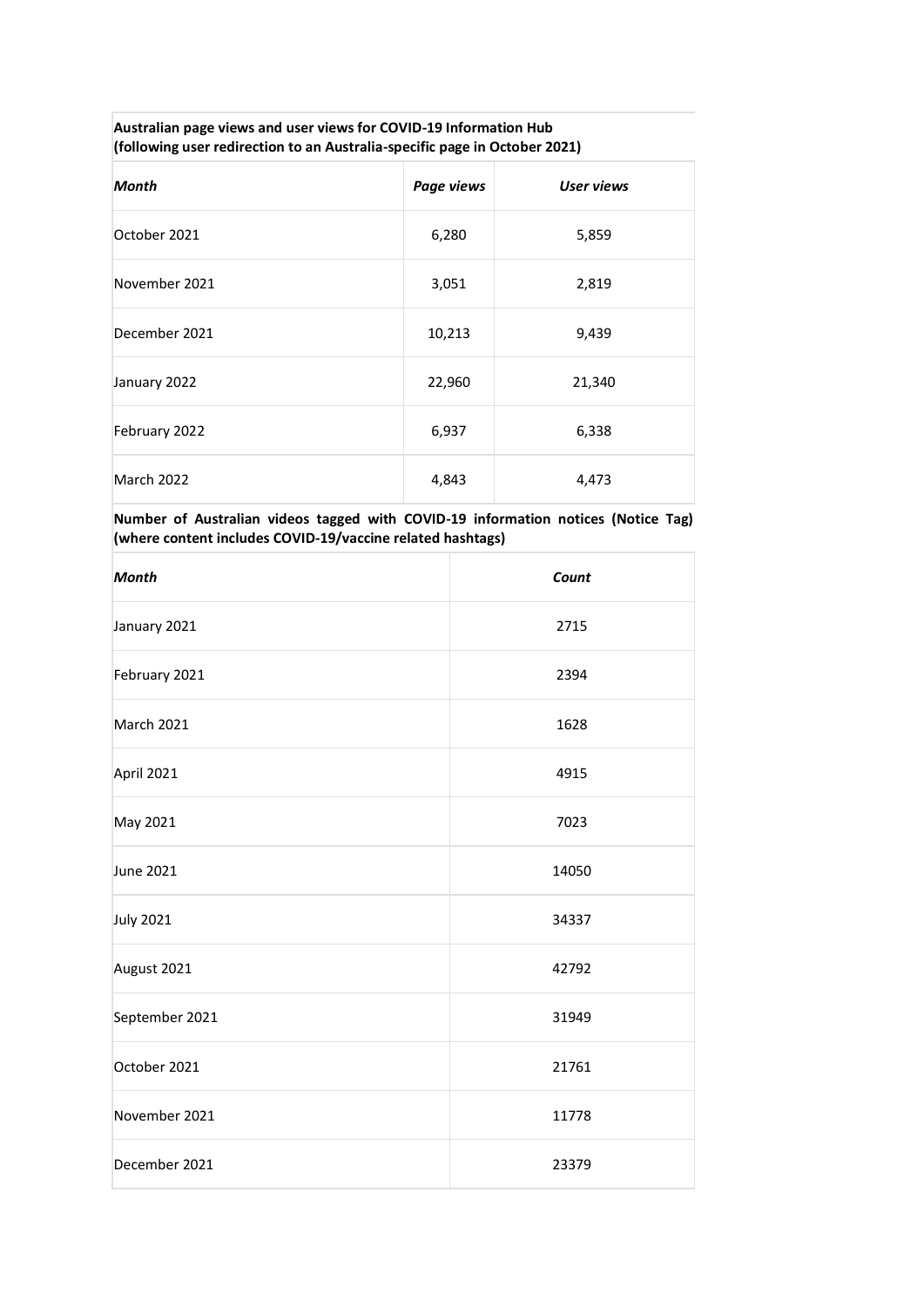### **Outcome 1b: Inform users about what content is targeted**

[The TikTok Community Guidelines](https://www.tiktok.com/community-guidelines?lang=en#37) define a set of norms and common code of conduct for TikTok. The guidelines are available to users within the app and on our website and detail what is and is not allowed on the platform, to ensure it remains a welcoming space. Under the Integrity and Authenticity header, we set out clear guidelines for our users to help prevent harmful misinformation on our platform:

#### **Do not post, upload, stream, or share:**

- Misinformation that incites hate or prejudice
- Misinformation related to emergencies that induces panic
- Medical misinformation that can cause harm to an individual's physical health
- Content that misleads community members about elections or other civic processes
- Conspiratorial content including content that attacks a specific person or a protected group, includes a violent call to action, or denies a violent or tragic event occurred
- Digital Forgeries (Synthetic Media or Manipulated Media) that mislead users by distorting the truth of events and cause significant harm to the subject of the video, other persons, or society

#### **Do not:**

• Engage in coordinated inauthentic behavior such as the use of multiple accounts to exert influence and sway public opinion while misleading individuals, our community, or our systems about the account's identity, location, relationships, popularity, or purpose

As outlined under Outcome 1a, the TikTok Community Guidelines were last revised in February 2022. In developing our policy positions, TikTok listens to our community and consults widely with NGOs, regulators and academics and other experts. We also rely on the advice of the TikTo[k Asia Pacific Safety Advisory Council,](https://www.tiktok.com/safety/resources/tiktok-safety-advisory-council) which was formed in [2020](https://newsroom.tiktok.com/en-sg/tiktok-apac-safety-advisory-council) to formally bring together a group of independent online safety experts to advise on issues related to trust and safety. The members of the council are thought leaders from academia, law and government from various sectors in the region.

They hold extensive knowledge across shared topics of interest including cyber wellness, mental well-being, minor protection and countering falsehoods. We made a deliberate choice to bring on board experts with strong independent opinions and the courage to challenge our thinking. Hearing from a diverse set of voices is valuable for TikTok when crafting products, policies and processes to serve the evolving needs of our growing community.

## **Outcome 1c: Users can easily report offending content**

TikTok users can [report content](https://support.tiktok.com/en/safety-hc/report-a-problem/report-a-video) that they believe violates our Community Guidelines at any time within the app. 'Misleading information' is a distinct reporting category within our platform and appears as the first suggested issue when making a report about content.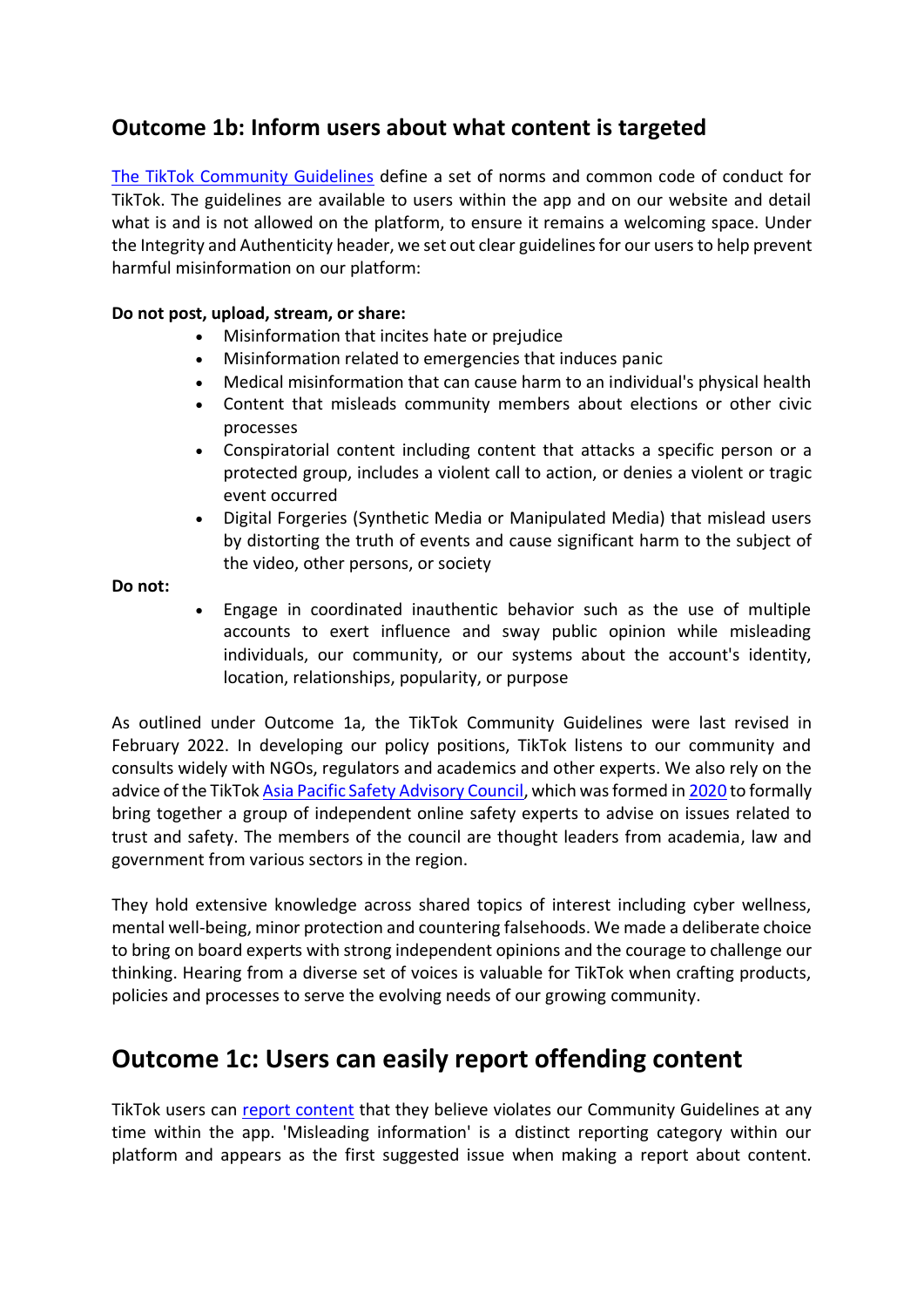Additionally, users can specify where the misleading information relates to COVID-19 misinformation, election misinformation or other misinformation.

In addition to reporting misinformation in video content, users can also report misinformation across other features of the platform. Users can report [comments](https://support.tiktok.com/en/safety-hc/report-a-problem/report-a-comment) on videos[, direct messages](https://support.tiktok.com/en/safety-hc/report-a-problem/report-a-direct-message) they receive from other users, [accounts,](https://support.tiktok.com/en/safety-hc/report-a-problem/report-a-user) [sounds,](https://support.tiktok.com/en/safety-hc/report-a-problem/report-a-sound) [hashtags](https://support.tiktok.com/en/safety-hc/report-a-problem/report-a-hashtag) and [auto-suggestions](https://support.tiktok.com/en/safety-hc/report-a-problem/report-a-suggestion) generated when they search for something on TikTok.

As we continue to roll out new features, such as livestreams, our reporting functionalities continue to expand. Users can report [LIVE videos](https://support.tiktok.com/en/safety-hc/report-a-problem/report-a-live-video) and [comments](https://support.tiktok.com/en/safety-hc/report-a-problem/report-a-live-comment) on livestreams if they encounter content that violates our Community Guidelines.

Non-users can make a report to us about content on our platform using our out-of-app [reporting form.](https://www.tiktok.com/legal/report/reports?lang=en) We are also building relationships with regulators, NGOs and academics and establishing systems that enable direct reports to us of potential misinformation for review and action.

We have published posts about publicly available and accessible reporting tools. These are available on our website [here.](https://newsroom.tiktok.com/en-us/building-to-support-integrity/)

### **Outcome 1d: Information about reported content available**

Information about TikTok's approach to violations of our Community Guidelines, which include violations of our misinformation policies, is available on our [website.](https://www.tiktok.com/community-guidelines?lang=en#29)

All creators are notified when their content has violated our Community Guidelines. Our goals are to enhance the transparency and education around our Community Guidelines to reduce misunderstandings about content on our platform.

Over the past year, TikTok has taken another step in our commitment to transparency and accountability with our refreshed online [Transparency Centre.](https://www.tiktok.com/transparency/en-us/) The updated centre houses all of TikTok's historical Transparency Reports as well as our more interactive reports going forward.

Our Transparency Reports include:

- [Community Guidelines Enforcement Report](https://www.tiktok.com/transparency/en-au/community-guidelines-enforcement-2021-2/) that offers quarterly insight into the actions we take to uphold our Community Guidelines and Terms of Service.
- [Information Requests Report](https://www.tiktok.com/transparency/en-au/information-requests-2021-1/) that provides bi-annual data on the legal requests for user information we receive from government and law enforcement agencies and the nature of our response.
- [Government Removal Requests Report](https://www.tiktok.com/transparency/en-au/government-removal-requests-2021-1/) that details the requests we receive biannually from government agencies to restrict content and any actions we took as a result.
- [Intellectual Property Removal Requests Report](https://www.tiktok.com/transparency/en-au/intellectual-property-removal-requests-2021-1/) that shows the volume of copyright and trademark content take-down notices and our response on a bi-annual basis.

We gathered feedback from civil society organisations and experts as we developed our refreshed report formats and have put their input into action by introducing the ability to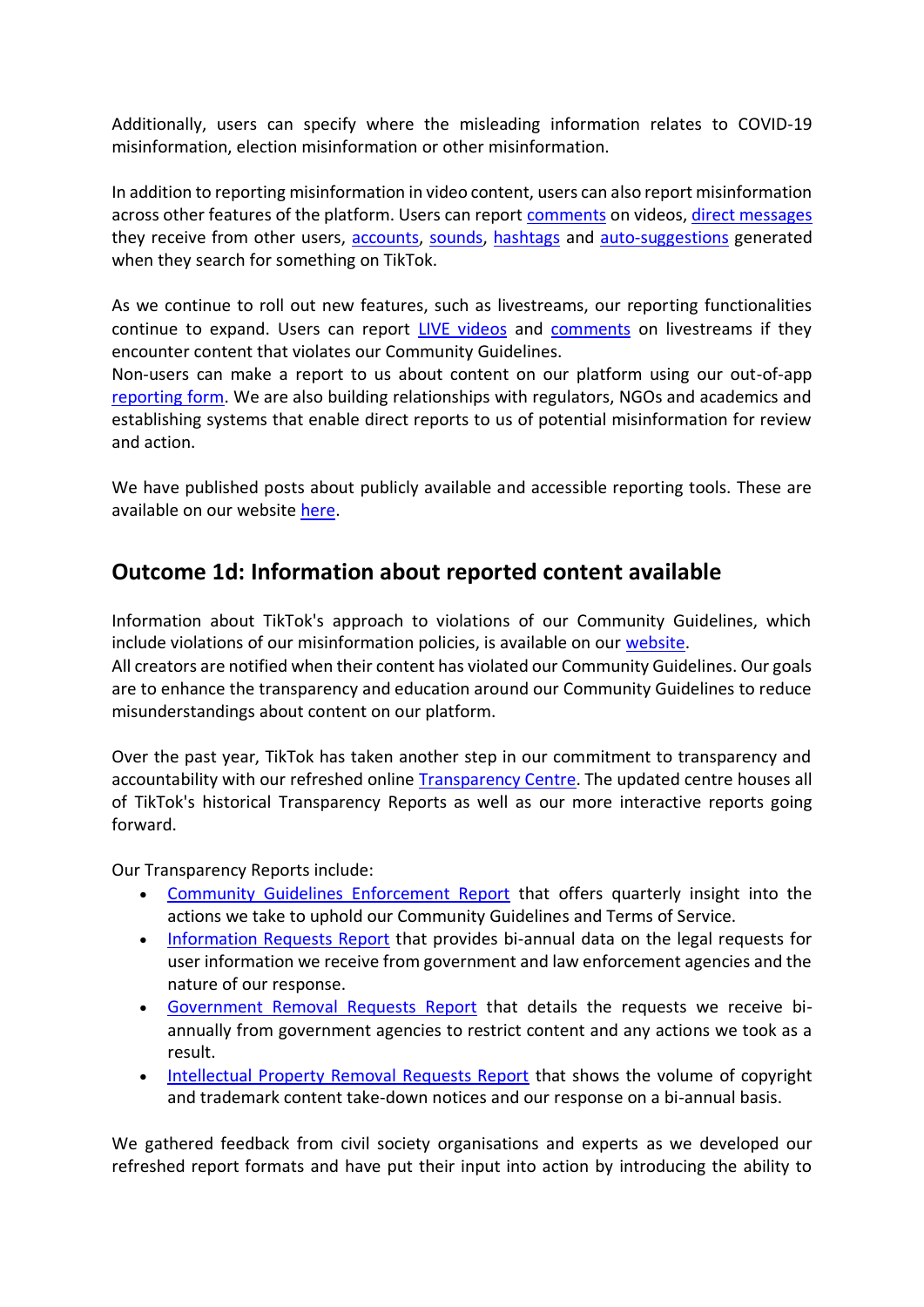download data in machine readable formats. Additionally, our reports are now much more visual, with interactive charts and graphs to better illustrate the data and our actions. They are also published in 26 languages.

Our goal is to make our Transparency Centre a one-stop shop to learn about how TikTok moderates and recommends content, develops products, and safeguards people's information.

Our latest [Community Guidelines Enforcement Report](https://www.tiktok.com/transparency/en/community-guidelines-enforcement-2021-3/) details that in the fourth quarter of 2021, 0.60% of videos removed from our platform globally related to Integrity and Authenticity concerns. The Integrity and Authenticity category captures, among other things, videos containing misinformation, spam and impersonation.

| <b>Global results</b> | % of videos removed that<br>violated 'Integrity and<br>Authenticity' guidelines | % of I&A videos removed before<br>they were reported by users | % of I&A videos removed<br>within 24 hours of being<br>posted |
|-----------------------|---------------------------------------------------------------------------------|---------------------------------------------------------------|---------------------------------------------------------------|
| Jan-Mar 2021          | 1.99                                                                            | 78.50                                                         | 88.90                                                         |
| Apr-Jun 2021          | 0.77                                                                            | 88.30                                                         | 86.20                                                         |
| <b>Jul-Sep 2021</b>   | 0.52                                                                            | 86.00                                                         | 81.95                                                         |
| <b>Oct-Dec 2021</b>   | 0.60                                                                            | 85.50                                                         | 75.70                                                         |

# **Objective 2: Disrupt advertising and monetisation incentives for disinformation.**

### **TikTok's advertising policy framework**

TikTok is still a relatively new entrant into the Australian advertising market as a platform offering marketing solutions for brands and small and medium-sized businesses. Nevertheless, we have strict [advertising policies](https://ads.tiktok.com/help/article?aid=9550) and do not allow political ads or branded content. This includes the promotion, reference, or opposition of:

(i) A candidate for public office

(ii) A current or former political leader, political party, or political organization.

(iii) Content that advocates a stance (for or against) on a local, state, or federal issue of public importance in order to influence a political decision or outcome. Cause-based advertising or public service announcements from non-profit organizations or government agencies may be allowed, if not driven by partisan political motives. In order to be approved, the advertiser must be actively working with a TikTok Sales Representative.

Our [advertising policies](https://ads.tiktok.com/help/article?aid=9552) also prohibit ads that exploit the current pandemic. We also do not allow ads that: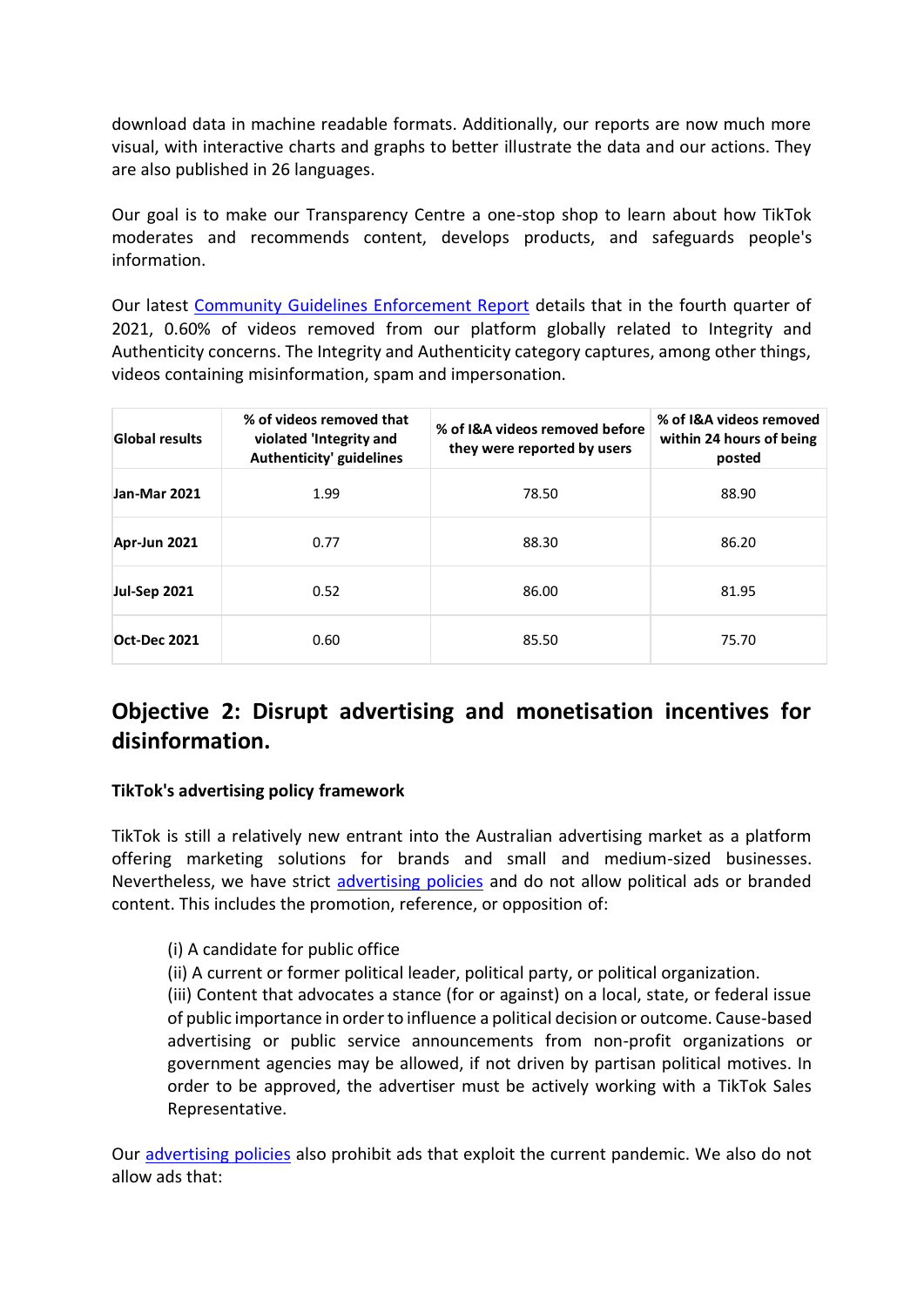- (i) promote products and services that make wide-sweeping guaranteed claims about efficacy in treating, protecting consumers from COVID-19 and related effects.
- (ii) present COVID-19 in a distasteful manner, such as manipulating consumers' fear, anxiety, spreading misinformation to push sales.
- (iii) provide medical advice, treatment plans, and promote other behaviour contrary to recommendations from local health experts, governments or trusted authority.

Additionally, we do not allow deceptive or misleading claims in paid content.

We continue to actively monitor this space and ensure our policies continue to reflect risks as they emerge.

### **Global Alliance for Responsible Media (GARM) membership**

We are currently participating in [GARM'](https://wfanet.org/garm)s Standards and Definitions working group, alongside advertisers, agencies and other platforms, to create a definition of misinformation for inclusion in the Global [Brand Safety Floor and Suitability Framework.](https://wfanet.org/l/library/download/urn:uuid:7d484745-41cd-4cce-a1b9-a1b4e30928ea/garm+brand+safety+floor+suitability+framework+23+sept.pdf) We expect more information and next steps to be shared outside of the working group in the coming months. GARM is currently in consultation with the Australian Association of National Advertisers (AANA) about partnering and amplifying this initiative in Australia.

## **Objective 3: Work to ensure the integrity and security of services and products delivered by digital platforms.**

TikTok remains focused on preventing, detecting, and deterring influence operations on our platform and our systems help us identify, block, and remove inauthentic accounts, engagement, or other associated activities. We work with a number of industry-leading threat assessment platforms to bolster our ability to detect inauthentic activity and improve our safeguards against it. These partners take into account emerging trends or threats observed across the internet and on our platform to inform responses.

TikTok does not allow accounts that pose as another person or entity in a deceptive manner. When we confirm a report of impersonation, we may ask the user to revise their profile or we may ban the account. We do allow accounts that are clearly parody, commentary, or fanbased, including where the username indicates that the account is such and not affiliated with the subject of the account.

We also remove content or accounts that involve spam or fake engagement, reducing the opportunity for misinformation to spread on the platform. Under the [Community Guidelines](https://www.tiktok.com/community-guidelines?lang=en) on Integrity and Authenticity, with regards to spam and fake engagement, users should not:

- Share instructions on how to artificially increase views, likes, followers, shares, or comments
- Engage in selling or buying views, likes, followers, shares, or comments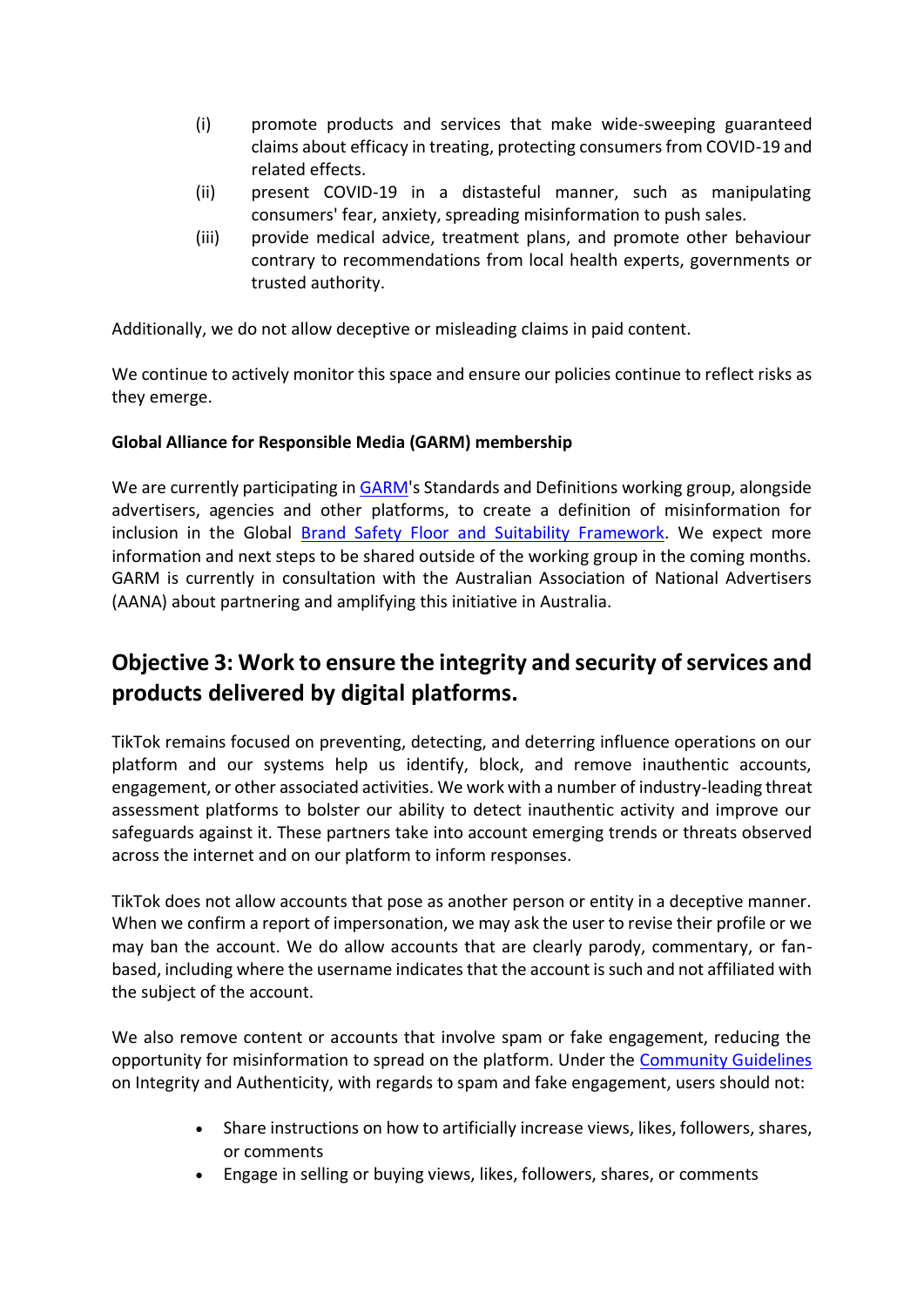- Promote artificial traffic generation services
- Operate multiple TikTok accounts under false or fraudulent pretenses to distribute commercial spam
- Create malicious software or modify code to artificially increase views, likes, followers, shares, or comments.

[Changes announced](https://newsroom.tiktok.com/en-au/strengthening-our-policies-to-promote-safety-security-and-wellbeing-on-tiktok-au) to our Community Guidelines in February 2022 strengthened our policies to promote greater safety, security and well-being on TikTok. We have prohibited unauthorised access to content, accounts, systems or data on TikTok, and prohibited the use of TikTok to perpetrate criminal activity.

In addition to educating our community on ways to spot, avoid, and report suspicious activity, we're opening our Fusion Centers this year; state-of-the-art cyber incident monitoring and investigative response centers in Washington DC, Dublin, and Singapore. TikTok's Fusion Center operations enable follow-the-sun threat monitoring and intelligence gathering, as we continue working with industry-leading experts to test and enhance our defences.

## **Objective 4: Empower consumers to make better informed choices of digital content.**

With the safety of our users and community as our guiding priority, we have developed and enforced new protective measures to empower users with more context on content on TikTok.

[In response to the war in Ukraine,](https://newsroom.tiktok.com/en-au/bringing-more-context-to-content-on-tiktok-au) we expedited the piloted rollout of our state-controlled media policy to bring viewers more source context for videos on our platform. Labels on videos will indicate when the creator is an entity for which a government exercises direct or indirect control over their editorial content or decision-making, which we hope will provide an additional layer of context for viewers and guide them to make well-informed decisions on the consumption of digital content.

TikTok is also committed to providing access to authoritative and credible information and resources about COVID-19. We want to do our part to make it easier for everyone to find and understand reliable information, and motivate our community to do their part.

Building on work with [NSW Health](https://www.tiktok.com/@nswhealth?lang=en) to stream [Dr Kerry Chant's LIVE Q&A, a](https://newsroom.tiktok.com/en-au/ask-dr-chant-tiktok-livestream)nd supporting the NSW Government to livestream their daily [COVID-19 press conferences on TikTok,](https://newsroom.tiktok.com/en-au/nsw-covid-19-press-conference-on-tiktok) we've partnered with [UNICEF Australia](https://www.tiktok.com/@unicefaustralia?lang=en) to launch a [dedicated in-app COVID-19 vaccine content hub](https://newsroom.tiktok.com/en-au/tiktok-partners-with-unicef-australia-to-launch-an-inapp-covid-19-vaccine-hub)  [specifically for Australians.](https://newsroom.tiktok.com/en-au/tiktok-partners-with-unicef-australia-to-launch-an-inapp-covid-19-vaccine-hub) The local resource, in addition to our global COVID-19 hub, aims to help fight vaccine hesitancy, surface accurate information on COVID-19 vaccinations, and galvanise support for this critical public health program amongst our community.

We believe that we are at our strongest when we work together, and partnering with trusted organisations like UNICEF Australia allows us to share authoritative information and resources about COVID-19 and vaccinations with our community. In 2021, we were proud to become a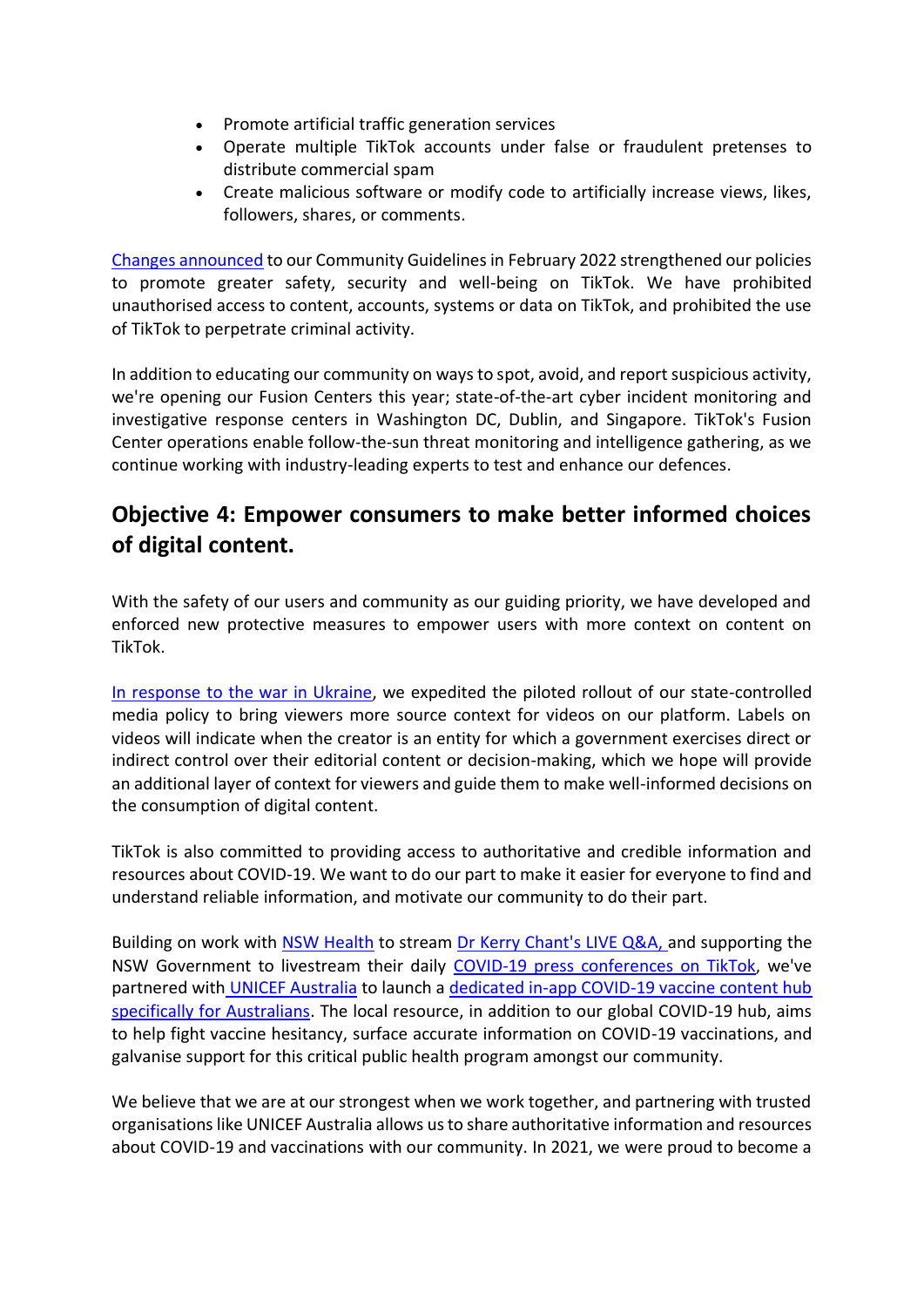founding member of [UNICEF Australia's COVID Vaccination Alliance,](https://www.unicef.org.au/about-us/media/june/covid-vaccination-alliance) which supports the global vaccine rollout.

As part of the local partnership, UNICEF Australia has created TikTok content around COVID-19 vaccinations that resonates with our community, and we're spotlighting these informative videos, along with links to accurate COVID-19 and vaccination resources, in our hub. The hub also features #COVIDVaccine related videos from UNICEF Australia ambassadors, verified TikTok creators, as well as Australian creators who are sharing their positive experiences around vaccination, alongside health updates from the Australian Government and UNICEF Australia.

As the discussion about the COVID-19 vaccines continues, we want to make it easy for our community to access credible public health information. Our dedicated COVID-19 vaccine hub brings these important resources and informative content together in one place, and is accessible through the TikTok app.

| Video views as at 31 March 2022 |            |                           |            |
|---------------------------------|------------|---------------------------|------------|
| @NSWHealth's Videos             |            | @UNICEFAustralia's Videos |            |
| Video Count                     | 121        | Video Count               | 31         |
| Total Video Views               | 16,323,677 | Total Video Views         | 19,272,694 |

In addition to the more recent developments detailed above, we also have a number of ongoing initiatives to empower users to make better informed choices. For example, TikTok supports a number of initiatives globally, and within Australia, to boost media literacy. Much of this work focuses on our younger users, including through the establishment of a dedicated TikTok [Youth Portal](https://www.tiktok.com/safety/youth-portal?lang=en) where teens and their families can learn about [internet safety](https://newsroom.tiktok.com/en-au/our-commitment-to-digital-literacy) and the tools and controls built into TikTok. Further, our [Get Media Smart](https://newsroom.tiktok.com/en-au/educating-our-community-on-esafety-and-digital-media-literacy-this-safer-internet-day) video series, developed to help younger TikTok users navigate misinformation in collaboration with the Alannah & [Madeline Foundation](https://www.amf.org.au/) and popular Australian creators, continues to be available through the Alannah and Madeline Foundation's Media Literacy Lab.

## **Objective 5: Improve public awareness of the source of political advertising carried on digital platforms.**

As noted above, TikTok [does not allow paid political advertising](https://ads.tiktok.com/help/article?aid=9550) on our platform.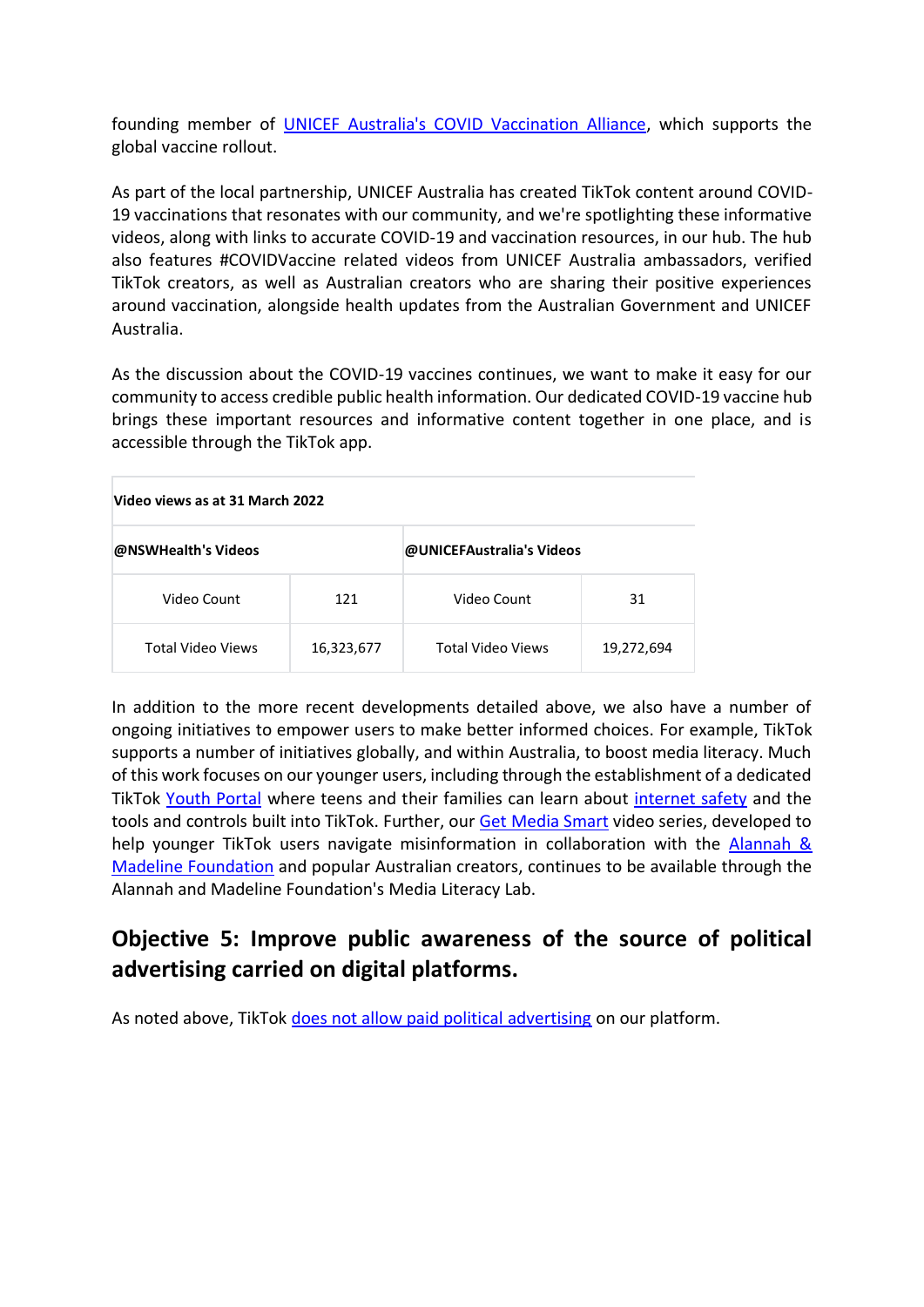# **Objective 6: Strengthen public understanding of Disinformation and Misinformation through support of strategic research.**

TikTok is currently supporting a strategic research project to better understand perceptions of misinformation in the Australian context. The research aims to understand the extent to which users perceive themselves and others as vulnerable to the effects of misinformation more broadly and their confidence and willingness to report it.

### **Objective 7: Signatories will publicise the measures they take to combat Disinformation.**

TikTok regularly publishes Transparency Reports to provide visibility into how we uphold our Community Guidelines and respond to law enforcement requests for information, government requests for content removals, and intellectual property removal requests.

Quarterly reports that outline the steps we take to keep TikTok safe and entertaining globally are available at:<https://www.tiktok.com/transparency/en/reports/>

Additionally, a full range of articles, blogposts and reports relating to our global and Australiaspecific safety initiatives are available on the TikTok website, through our newsroom at: <https://newsroom.tiktok.com/en-au/safety>

In order to better inform Australian law-makers and policy, content safety, and security experts about the measures we take to combat misinformation and other community concerns, we also continue to operate our [Transparency and Accountability Center](https://newsroom.tiktok.com/en-us/an-update-on-our-virtual-transparency-and-accountability-center-experience) tours. These virtual tours give insights into TikTok's content moderation processes, how our recommendation system operates and our approach to protecting privacy and upholding security.

#### **Helping our community access authoritative information on the Holocaust**

An example of where we have publicised our efforts to combat misinformation can be found on our website [here.](https://newsroom.tiktok.com/en-us/commemorating-holocaust-remembrance-day/)

To commemorate Holocaust Remembrance Day, TikTok announced a new safety measure to help counter hate and conspiracy content in January 2022.

TikTok partnered with the [World Jewish Congress](https://www.worldjewishcongress.org/) (WJC) and [UNESCO](https://www.unesco.org/) to provide our global community with easy access to educational resources all year round so they can learn more about the Holocaust, the Jewish community and antisemitism.

If people search for a term related to the Holocaust – such as 'Holocaust victims' or 'Holocaust survivor' – they will see a banner at the top of the search results page that prompts them to visit [aboutholocaust.org](https://aboutholocaust.org/en) to learn more. For community members who search for terms related to the Holocaust that violate our Community Guidelines, we'll continue to block search results and additionally display this banner to direct them to the WJC and UNESCO educational resources.